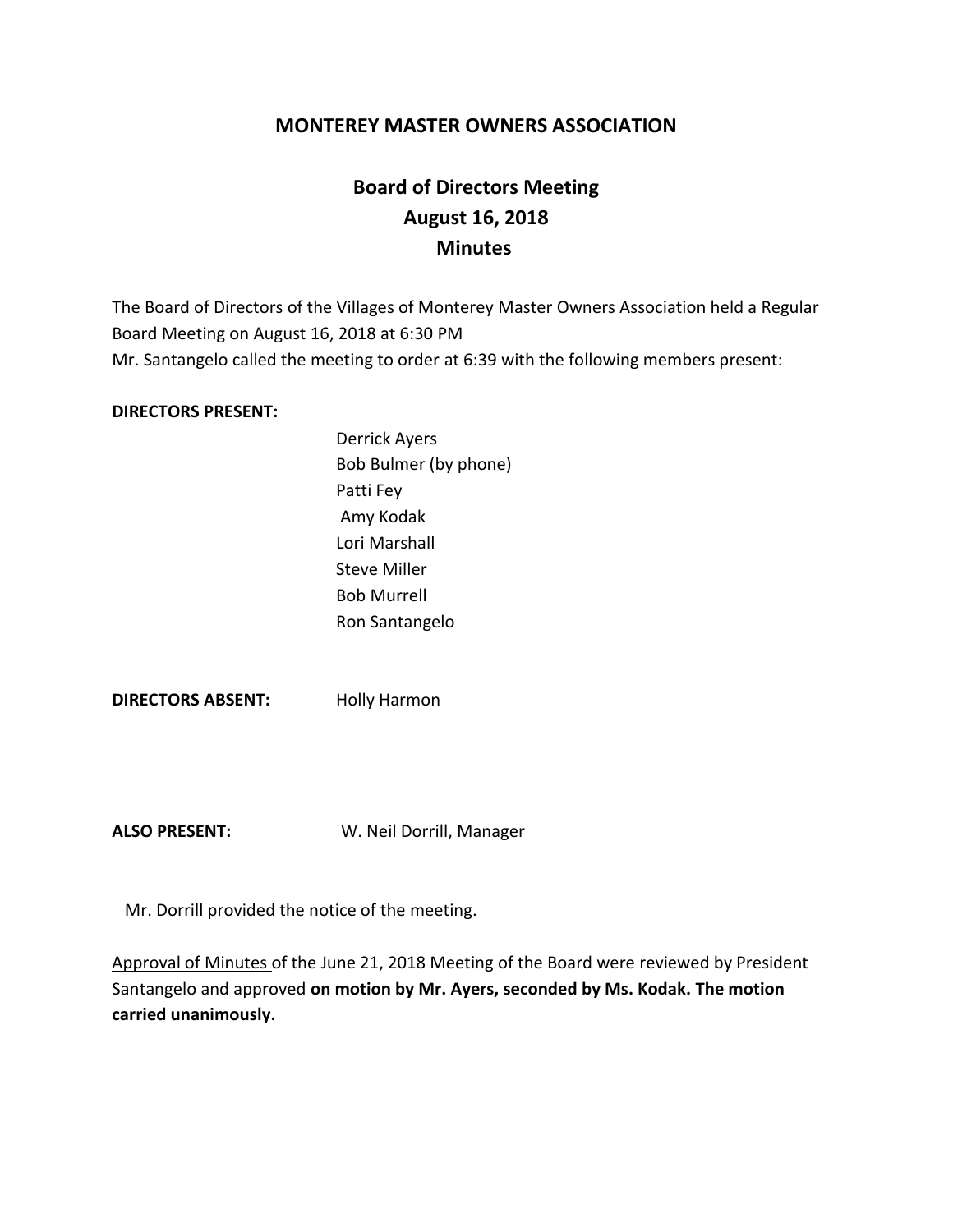Presentation on Fire Service Fee proposal by the North Collier Fire District. Mr. Dorrill introduced Chief Cunningham of the NCFD who provided an overview of the proposed Fire Service fee initiative which is on the ballot for August 28, 2018. This item was informative and no positions were taken by the Board.

## Report of Officers

Treasurer- Draft Audit was received and resulted in a clear opinion without exception. Year end 2017 balances included over \$500,000 in reserves and \$1,000,000 in total cash. July 2018 financial statement review reflected the following balances \$200,000 operating cash, \$730,000 reserve funds, \$2,015,000 loan balance, and \$30,000 in capital resale fees. Year to date results through July 2018 were \$187,000 in net income. Treasurer Report was accepted upon **a motion by Mr. Miller seconded by Mr. Murrell. The motion was carried unanimously.**

## Committees

Clubhouse- Mr. Miller provided an update on construction of the sport court fencing project and landscaping.

Access Control/ Safety- Update on gatehouse repairs and personnel improvements that were considered positive. President Santangelo and Mr. Dorrill also provided an update to a market rate adjustment in salaries without markup for profit were discussed and accepted.

Master Document Rewrite- Have developed consensus to retain Steve Falk to rewrite the declaration following interviews from the firms. Funds are budgeted in the FY 2018 budget for this project **a motion by President Santangelo seconded by Mr. Ayres to initiate the process.**

#### New Business

 $\triangleright$  Website redesign overview provided by Stephanie Bobay for improvements to include new amenities resident "stay connected" news feature, contact to management company and possible classified section